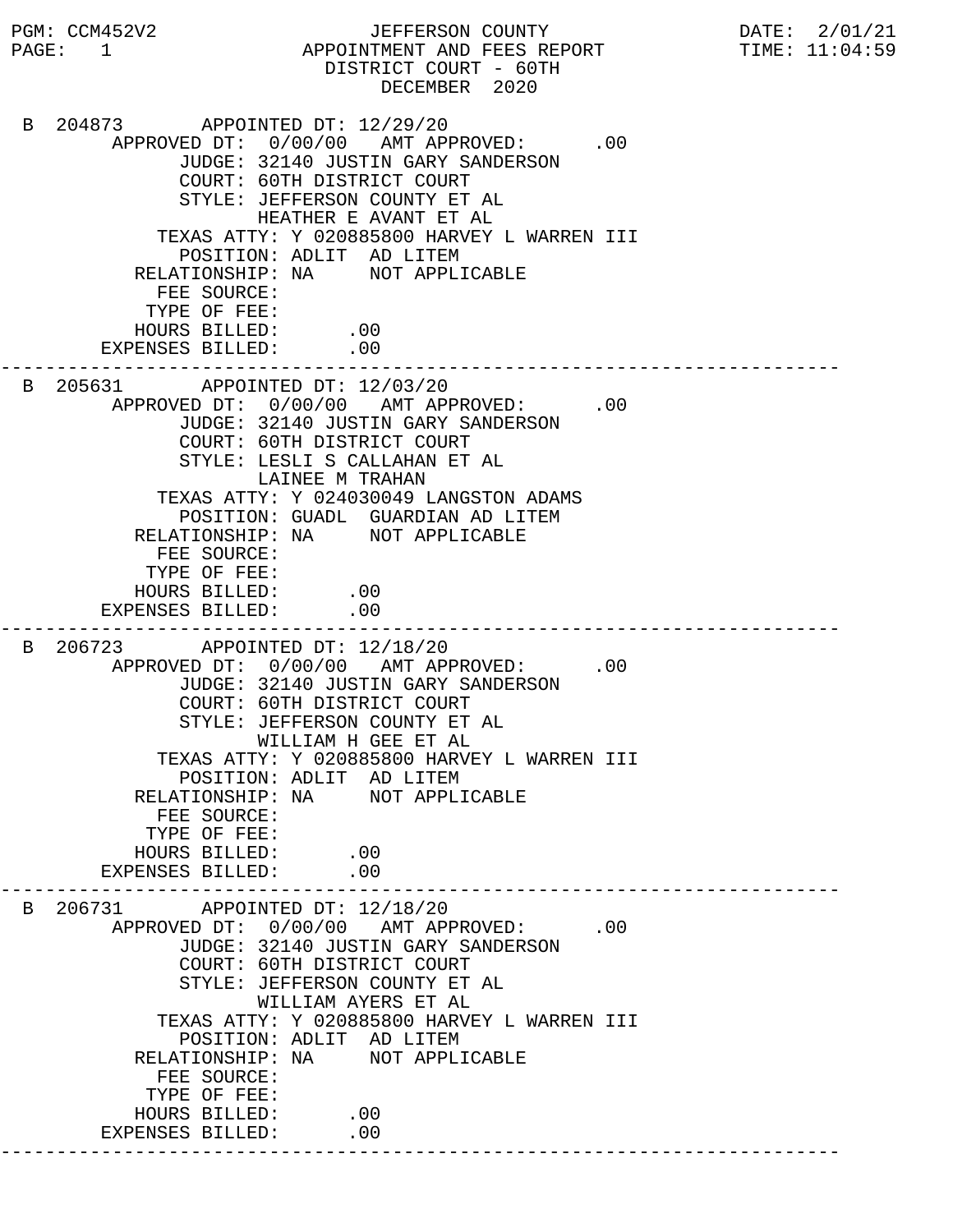PGM: CCM452V2 JEFFERSON COUNTY DATE: 2/01/21 PAGE: 2 APPOINTMENT AND FEES REPORT TIME:  $11:04:59$  DISTRICT COURT - 60TH DECEMBER 2020 B 206737 APPOINTED DT: 12/18/20 APPROVED DT:  $0/00/00$  AMT APPROVED: .00 JUDGE: 32140 JUSTIN GARY SANDERSON COURT: 60TH DISTRICT COURT STYLE: JEFFERSON COUNTY ET AL PEARL PHILLIPS ET AL TEXAS ATTY: Y 020885800 HARVEY L WARREN III POSITION: ADLIT AD LITEM RELATIONSHIP: NA NOT APPLICABLE FEE SOURCE: TYPE OF FEE: HOURS BILLED: .00 EXPENSES BILLED: .00 --------------------------------------------------------------------------- B 206738 APPOINTED DT: 12/18/20 APPROVED DT:  $0/00/00$  AMT APPROVED: .00 JUDGE: 32140 JUSTIN GARY SANDERSON COURT: 60TH DISTRICT COURT STYLE: JEFFERSON COUNTY ET AL WYLMA C COLLINS TEXAS ATTY: Y 020885800 HARVEY L WARREN III POSITION: ADLIT AD LITEM RELATIONSHIP: NA NOT APPLICABLE FEE SOURCE: TYPE OF FEE: HOURS BILLED: .00 EXPENSES BILLED: .00 --------------------------------------------------------------------------- B 206743 APPOINTED DT: 12/18/20 APPROVED DT:  $0/00/00$  AMT APPROVED: .00 JUDGE: 32140 JUSTIN GARY SANDERSON COURT: 60TH DISTRICT COURT STYLE: JEFFERSON COUNTY ET AL KEITH ESTATES INC TEXAS ATTY: Y 020885800 HARVEY L WARREN III POSITION: ADLIT AD LITEM RELATIONSHIP: NA NOT APPLICABLE FEE SOURCE: TYPE OF FEE: HOURS BILLED: .00<br>ENSES BILLED: .00 EXPENSES BILLED: --------------------------------------------------------------------------- B 206748 APPOINTED DT: 12/18/20 APPROVED DT:  $0/00/00$  AMT APPROVED: .00 JUDGE: 32140 JUSTIN GARY SANDERSON COURT: 60TH DISTRICT COURT STYLE: JEFFERSON COUNTY ET AL NELSON LEBLANC ET AL TEXAS ATTY: Y 020885800 HARVEY L WARREN III POSITION: ADLIT AD LITEM RELATIONSHIP: NA NOT APPLICABLE FEE SOURCE: TYPE OF FEE: HOURS BILLED: .00 EXPENSES BILLED: .00 ---------------------------------------------------------------------------